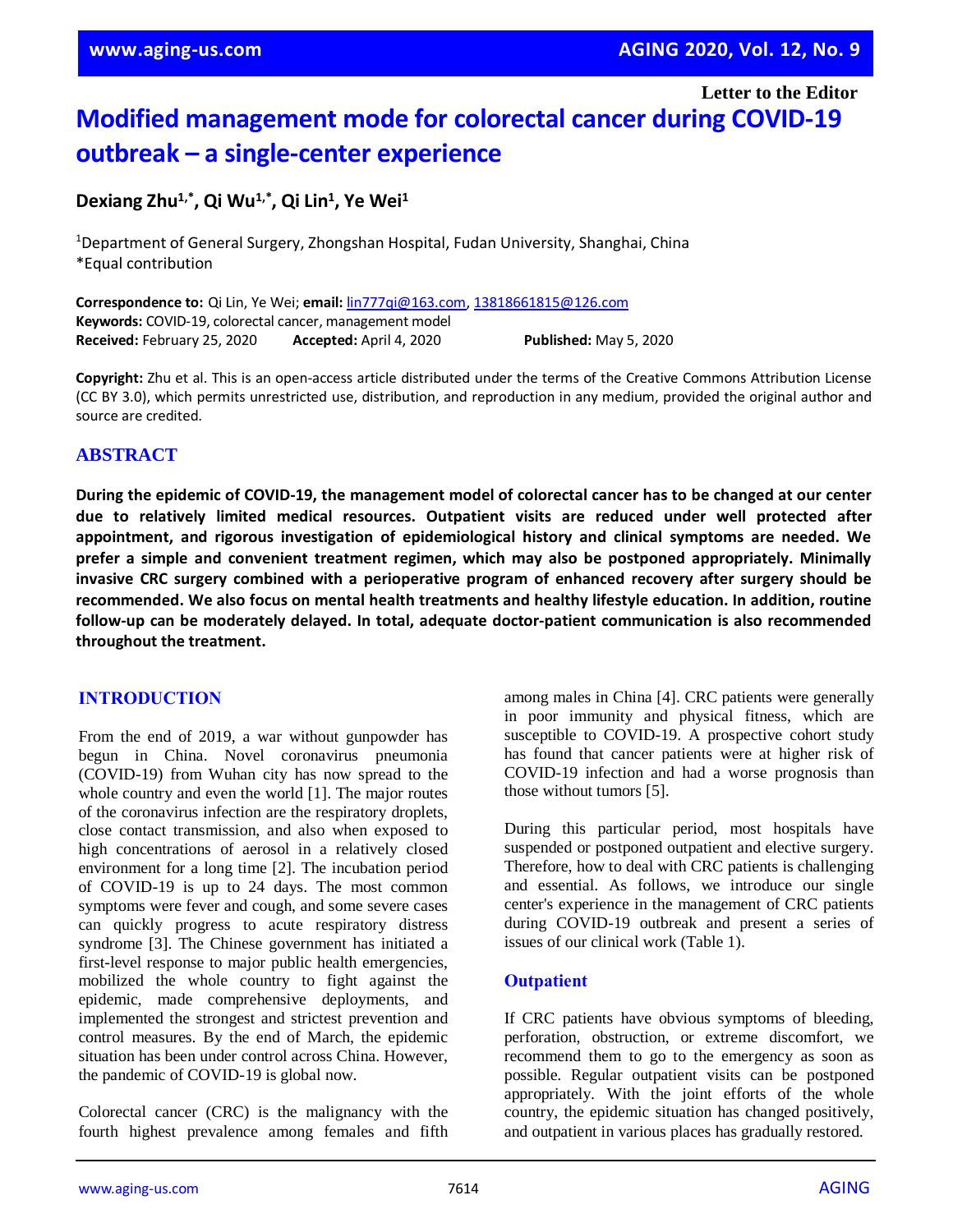#### **Table 1. Changesin clinical practice during COVID-19 outbreak.**

| <b>Terms</b>              |                                     | <b>Details</b>                                                                                                                                                   |
|---------------------------|-------------------------------------|------------------------------------------------------------------------------------------------------------------------------------------------------------------|
| Outpatient                | Appointment                         | Online                                                                                                                                                           |
|                           | Escort                              | One at most                                                                                                                                                      |
|                           | Protection                          | A medical surgical mask or a general medical mask at least                                                                                                       |
|                           | Screening                           | Check body temperature; Check for signs and symptoms; Epidemiological<br>investigation                                                                           |
|                           | Treatment                           | Reduce infusion time; Long prescription policy                                                                                                                   |
| Non-surgical<br>treatment | Adjuvant chemotherapy               | Prefer simple and convenient regimen in principle; Continue the original<br>regimen in principle                                                                 |
|                           | Neoadjuvant therapy                 | Prefer neoadjuvant chemotherapy alone; Expand neoadjuvant therapy<br>indications for low to moderate locally advanced rectal cancer                              |
|                           | mCRC patient                        | Develop, improve or change the regimen by online MDT clinics or Wechat<br>group                                                                                  |
|                           | <b>Traditional Chinese Medicine</b> | Follow the physicians' advice                                                                                                                                    |
| Surgery                   | Before surgery                      | A comprehensive examination to exclude COVID-19                                                                                                                  |
|                           | Surgery procedures                  | Prefer minimally invasive surgery plus ERAS program; Not recommend<br>colorectal and liver resection simultaneously; Postpone surgery where<br>condition permits |
| Daily life                |                                     | Mental health; Healthy lifestyle                                                                                                                                 |
| Follow up                 |                                     | Postpone review time appropriately; The principle of proximity hospital;<br>Online follow-up                                                                     |

#### **Appointment**

Not as the previous, all outpatient clinics request appointments now. CRC patients should make an appointment in [advance,](http://www.baidu.com/link?url=tpR07imbHfKT1wMdDTxIHR2YStv_vXpbiqOBAgAQ9uOx_h196-_kVY7ZsroJ_GrqGLqI7k5GhKDr0ybsZb2sYK) and only one family member is allowed to accompany to prevent cross-infection.

#### **Protection**

The medical workers, patients and families need to strengthen their own protection, such as wearing surgical masks, goggles, and so on. We also pay attention to the disinfection of outpatient equipment and the environment.

#### **Epidemiological history**

At the clinic, a rigorous investigation of epidemiological history and clinical symptoms is needed. Patients with a history of living or traveling in the affected area, close contacts with a confirmed or probable case, or having fever and respiratory symptoms, should be checked during pre-diagnosis. And then, if suspected COVID-19 manifestations, the patient should be sent to the fever clinic. If a suspected or confirmed case is diagnosed, the patient shall be immediately quarantined and reported.

#### **Outpatient treatment**

At the outpatient, we choose simple and convenient regimen, and also establish a long prescription policy to facilitate patients to receive drugs for 2 to 3 months at a time, to reduce the times of visiting.

## **Non-surgical treatment**

The Chinese Society of Clinical Oncology guidelines recommend that adjuvant chemotherapy should be started as soon as possible after recovery, generally about 3 weeks after CRC operation, and no later than 2 months [6]. A meta-analysis of 15 410 CRC patients showed that the start of postoperative adjuvant chemotherapy was delayed every 4 weeks, patients' overall survival time and disease-free survival time will be significantly reduced [7]. Therefore, we recommend postponing adjuvant chemotherapy appropriately at the local hospital as the first choice. Moreover, we prefer the three-week CapeOX regimen to biweekly FOLFOX regimen, so that we can minimize the chance of cross-infection. Oral capecitabine monotherapy also could be used as much as possible. In addition, we recommend that the patients can contact the physicians to reduce the treatment intensity and switch to oral therapy.

During the epidemic, many hospitals suspended radiotherapy. The Chinese FOWARC Trial showed that no significant difference in outcomes was found between mFOLFOX6 without radiotherapy and fluorouracil with radiotherapy for locally advanced rectal cancer [8]. Therefore, neoadjuvant chemotherapy alone with the mFOLFOX6 regimen is also an option.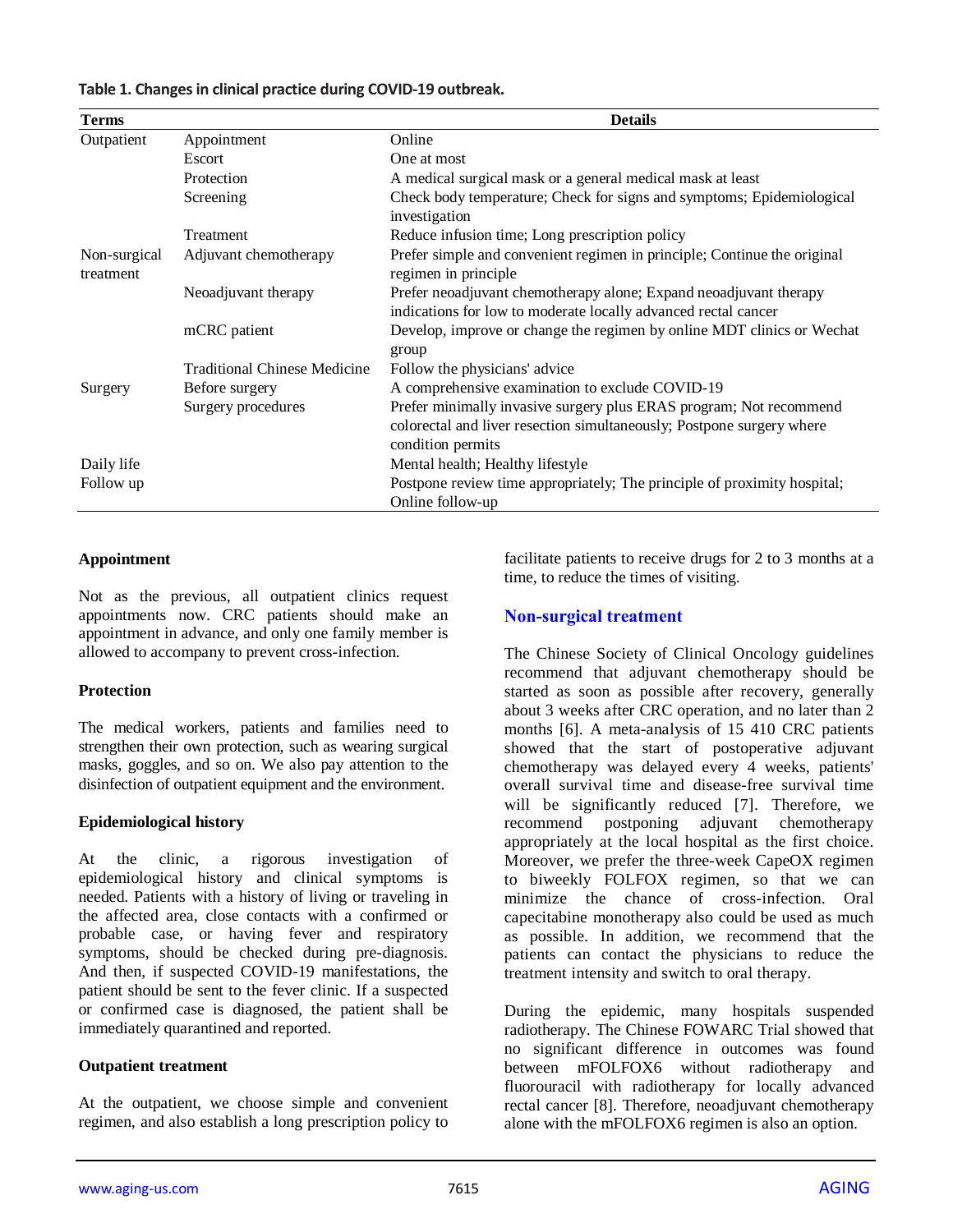For patients with metastatic CRC, Multi-Disciplinary Treatment (MDT) is the best choice. If the condition is stable, the original chemotherapy regimen can be maintained for another 1-2 cycles until the MDT outpatient restore. If there is obvious progression, we recommend online MDT clinics or communicating with physicians via WeChat or telephone to change the regimen.

Undoubtedly, traditional Chinese medicine has certain effects on improving the physical condition of CRC patients, which can reduce the side effects of chemotherapy and improve the quality of life [9]. Considering the patients' resistance during chemotherapy is relatively low, we also recommend regular thymosin to improve immunity as prescribed [10].

## **Surgery**

CRC surgeons should control the routine operation to reduce the patient's exposure time in the hospital [11]. For CRC patients with mass bleeding, perforation, or obstruction, emergency surgery should be considered, and COVID-19 infection needs to be ruled out before.

Endoscopic surgery is recommended for early-stage CRC when it is completely removed clearly with good histological features, and no additional surgical treatment is required. Whether surgery delay affects survival remains controversial for advanced CRC. We prefer to expand neoadjuvant therapy indications for low to moderate locally advanced rectal cancer. And we try to conduct surgery for advanced colon cancer as early as possible. A detailed investigation and a comprehensive examination (chest CT or viral nucleic acid test) should be performed to exclude COVID-19 before elective surgery. In addition, we also do not recommend to perform colorectal and liver resections simultaneously at the current situation, so as to avoid a prolonged hospital stay and increased risk of infection.

At the surgical ward, we prefer minimally invasive surgery plus a perioperative program of enhanced recovery after surgery (ERAS) as the best treatment strategy, which could accelerate patient recovery and shorten hospital stay [12].

The hospital should strictly implement the National Health Commission's requirements for infection control in medical institutions [13]. Ordinary patients who underwent CRC resection can be transferred to the general ward after surgery. It is necessary to reduce the movement of accompanying staff and personnel. Patients with postoperative fever should be carefully identified and isolated according to the suspected COVID-19 criteria [2]. And then suspected or

confirmed patients should be transferred to a designated negative pressure isolation monitoring room for single room isolation.

## **Daily life**

CRC and COVID-19 are double blows to patients. Many patients have mental health problems of anxiety and depression, so we should give positive psychological support during the epidemic. We inform that the prognosis of CRC is not so bad, and even with recurrence, a considerable part of the patients will be cured when metastases are detected and resected early [14]. Stoma patients are also encouraged to communicate with families and friends, learn to selfregulate bad moods, and actively integrate into society. At the same time, we also inform the patients that they will not be infected if actively protect, and the epidemic situation is getting better now, which will return to normal soon. Even if the treatment is appropriately delayed, it will not affect the treatment effect. At present, several public institutions and domestic hospitals have launched psychological hotline services, and we recommend patients could contact when needed.

A healthy lifestyle is especially important for CRC patients. Studies have shown that smokers have a significantly increased risk of developing and dying from CRC compared with never-smokers, and heavy drinking also increases the risk of developing CRC [15]. We recommend CRC patients a healthy and balanced lifestyle diet, avoiding high fat and low fiber diet, reducing the intake of red meat and processed meat. The American Gastroenterological Association has recommended calcium supplements for the primary or secondary prevention of colon cancer, so we also recommend appropriate intake of calcium-rich food such as dairy products [16]. CRC patients also need to appropriately increase the intake of cellulose and decrease irritating and too much oily food. Stoma patients can properly consume dairy products and vegetables to reduce the odor at the stoma. In addition, we also suggest that during the epidemic, patients can arrange indoor physical exercise under the guidance of the physicians, avoiding prolonged bed rest, which can promote the recovery of intestinal function and prevent deep vein thrombosis.

Recently, many health organizers have opened publicinterest online lectures and free mobile applications for different patient groups, to provide disease education and answer questions online. Furthermore, several university hospitals have also opened up various online clinics, including online fever clinics, psychological clinics, specialist clinics and online MDT clinics. In addition, we also have established several follow-up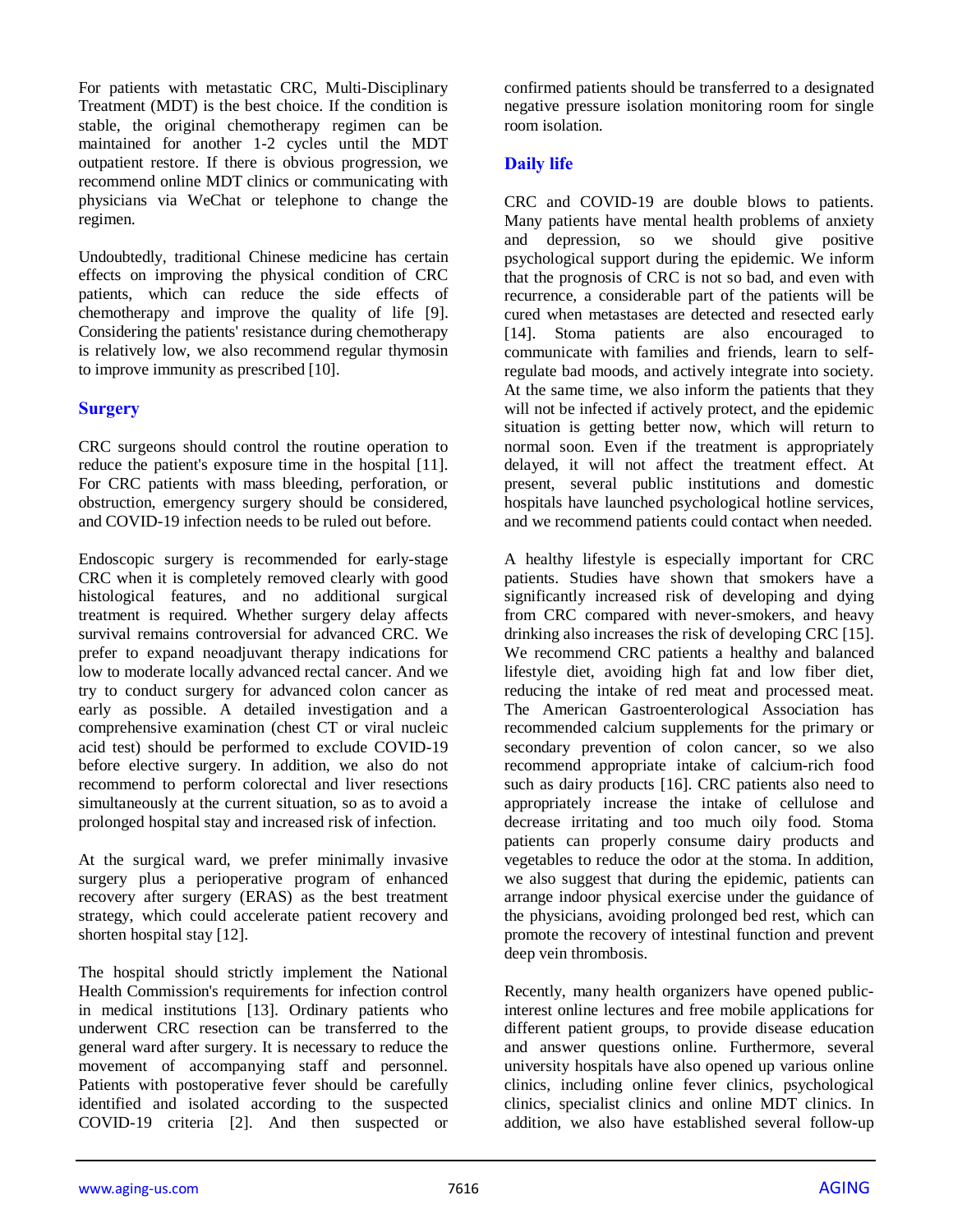WeChat groups for CRC patients. When CRC patients have questions, they can get medical advice quickly from multiple experts at home.

### **Follow up**

For patients who need to be reviewed after CRC surgery during the epidemic, we recommend that the review time can be appropriately postponed. We encourage patients to complete routine review projects at the nearest medical institution. After they obtain the review results, it is recommended to adopt an online network method for consultation.

In summary, our current clinical work model has to be changed due to COVID-19 outbreak, which includes the above outpatient, inpatient, psychological treatment and health education.

## **CONFLICTS OF INTEREST**

The authors declare no conflicts of interest.

## **FUNDING**

National Key Research and Development Program of China (2017YFC0908200); National Natural Science Foundation of China Youth Fund(81602036).

## **REFERENCES**

- 1. Zhu N, Zhang D, Wang W, Li X, Yang B, Song J, Zhao X, Huang B, Shi W, Lu R, Niu P, Zhan F, Ma X, et al, and China Novel Coronavirus Investigating and Research Team. A Novel Coronavirus from Patients with Pneumonia in China, 2019. N Engl J Med. 2020; 382:727–33. <https://doi.org/10.1056/NEJMoa2001017> PMID[:31978945](https://www.ncbi.nlm.nih.gov/pubmed/31978945)
- 2. National Health Committee of the People's Republic of China. Diagnosis and treatment of novel coronavirus pneumonia (Pilot Sixth Edition). 2020 (in Chinese).
- 3. Guan WJ, Ni ZY, Hu Y, Liang WH, Ou CQ, He JX, Liu L, Shan H, Lei CL, Hui DSC, Du B, Li LJ, Zeng G, et al; China Medical Treatment Expert Group for Covid-19. Clinical Characteristics of Coronavirus Disease 2019 in China. N Engl J Med. 2020; 382:1708-20. <https://doi.org/10.1056/NEJMoa2002032> PMID[:32109013](https://www.ncbi.nlm.nih.gov/pubmed/32109013)
- 4. Chen W, Zheng R, Baade PD, Zhang S, Zeng H, Bray F, Jemal A, Yu XQ, He J. Cancer statistics in China, 2015. CA Cancer J Clin. 2016; 66:115–32. <https://doi.org/10.3322/caac.21338> PMID[:26808342](https://www.ncbi.nlm.nih.gov/pubmed/26808342)
- 5. Liang W, Guan W, Chen R, Wang W, Li J, Xu K, Li C, Ai Q, Lu W, Liang H, Li S, He J. Cancer patients in SARS-CoV-2 infection: a nationwide analysis in China. Lancet Oncol. 2020; 21:335–37. [https://doi.org/10.1016/S1470-2045\(20\)30096-6](https://doi.org/10.1016/S1470-2045(20)30096-6) PMI[D:32066541](https://www.ncbi.nlm.nih.gov/pubmed/32066541)
- 6. Diagnosis And Treatment Guidelines For Colorectal Cancer Working Group CSOCOC. Chinese Society of Clinical Oncology (CSCO) diagnosis and treatment guidelines for colorectal cancer 2018 (English version). Chin J Cancer Res. 2019; 31:117–34. <https://doi.org/10.21147/j.issn.1000-9604.2019.01.07> PMI[D:30996570](https://www.ncbi.nlm.nih.gov/pubmed/30996570)
- 7. Biagi JJ, Raphael MJ, Mackillop WJ, Kong W, King WD, Booth CM. Association between time to initiation of adjuvant chemotherapy and survival in colorectal cancer: a systematic review and meta-analysis. JAMA. 2011; 305:2335–42. <https://doi.org/10.1001/jama.2011.749>

PMI[D:21642686](https://www.ncbi.nlm.nih.gov/pubmed/21642686)

- 8. Deng Y, Chi P, Lan P, Wang L, Chen W, Cui L, Chen D, Cao J, Wei H, Peng X, Huang Z, Cai G, Zhao R, et al. Neoadjuvant Modified FOLFOX6 With or Without Radiation Versus Fluorouracil Plus Radiation for Locally Advanced Rectal Cancer: Final Results of the Chinese FOWARC Trial. J Clin Oncol. 2019; 37:3223–33. <https://doi.org/10.1200/JCO.18.02309> PMI[D:31557064](https://www.ncbi.nlm.nih.gov/pubmed/31557064)
- 9. Tan KY, Liu CB, Chen AH, Ding YJ, Jin HY, Seow-Choen F. The role of traditional Chinese medicine in colorectal cancer treatment. Tech Coloproctol. 2008; 12:1–6.

<https://doi.org/10.1007/s10151-008-0392-z> PMI[D:18512006](https://www.ncbi.nlm.nih.gov/pubmed/18512006)

- 10. Xu Jian ZZ, Xing X. Effect of perioperative application of thymopentin on immune function in patients with rectal cancer. Chinese Journal of Bases and Clinics in General Surgery. 2016; 23:561–64.
- 11. Chinese Society of Colorectal Surgery, Chinese Society of Surgery, Chinese Medical Association; Colorectal and Anal Surgery Committee, Chinese Research Hospitals Association. Chinese expert consensus on surgical diagnosis and treatment strategies for colorectal cancer patients during novel coronavirus peneumonia epidemic. Chin J Pract Surg. 2020; 40:241–4 (in Chinese).
- 12. Vlug MS, Wind J, Hollmann MW, Ubbink DT, Cense HA, Engel AF, Gerhards MF, van Wagensveld BA, van der Zaag ES, van Geloven AA, Sprangers MA, Cuesta MA, Bemelman WA, and LAFA study group. Laparoscopy in combination with fast track multimodal management is the best perioperative strategy in patients undergoing colonic surgery: a randomized clinical trial (LAFA-study). Ann Surg. 2011; 254:868–75.